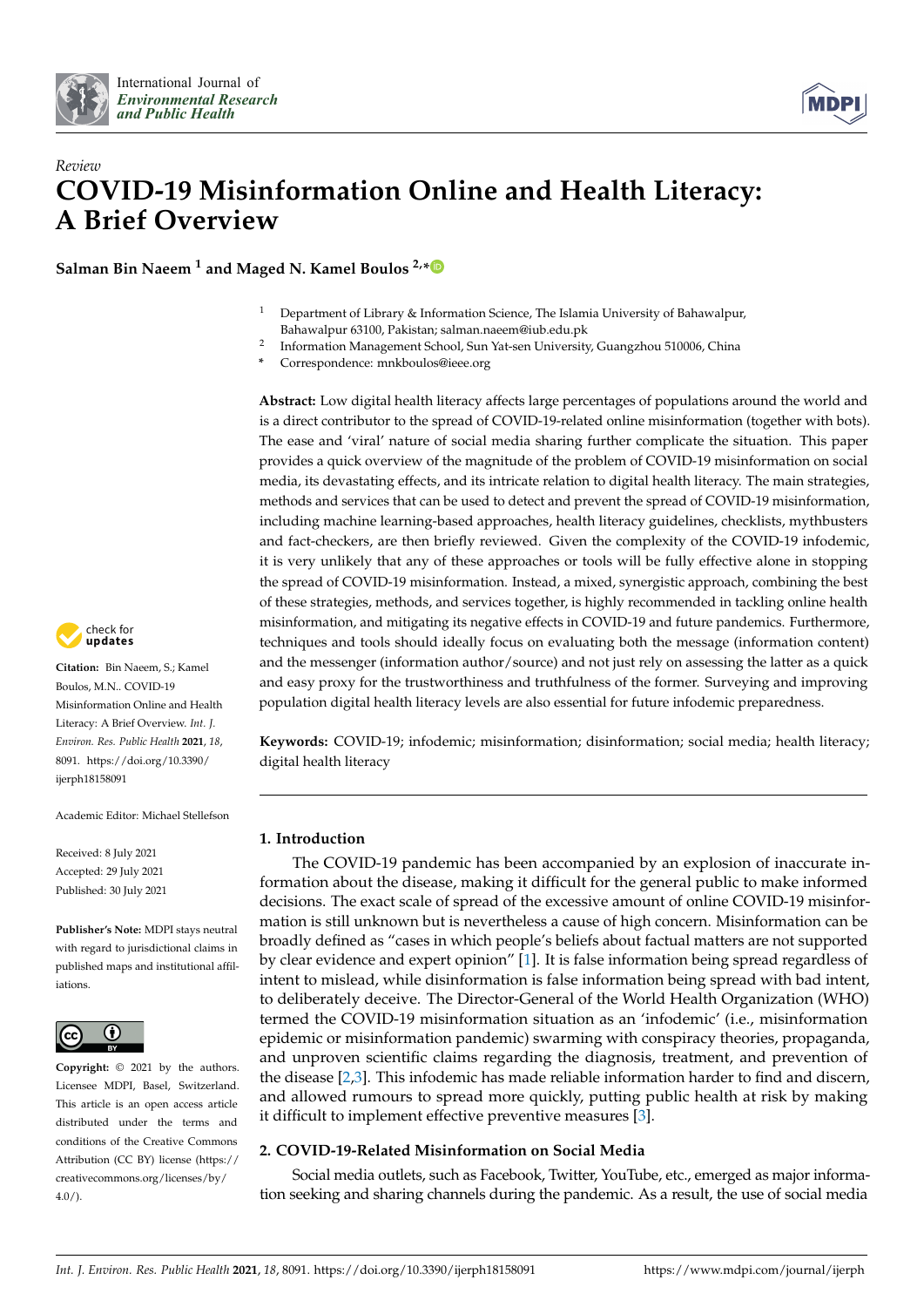platforms increased by 20–87% around the world [\[4\]](#page-8-3). During health crises, access to reliable information sources and services becomes critical to enable the general public to take part in healthcare and preventive decisions. However, the abundance of health information on social media without any comprehensive checks makes it difficult for the general public to identify accurate information, thus impeding effective public health response [\[5\]](#page-8-4).

Fondazione Bruno Kessler analysed 112 million posts shared on social media related to COVID-19, and concluded that more than 40% of posts contained information from unreliable sources, while 42% of posts were circulated on social media platforms through bots [\[4\]](#page-8-3). Lee et al. reported that 67.78% of adults have been exposed to COVID-19-related misinformation through social networking services or instant messaging [\[6\]](#page-8-5). In another study, an analysis of 1225 fake news stories about COVID-19 from January to April 2020 showed that social media accounted for spreading half or 50.5% of the stories [\[5\]](#page-8-4). Content spreading misinformation about vaccines gained 4.5 billion views on social media in just one month (March to April 2020) [\[7\]](#page-8-6). Several studies indicated that the infodemic of misleading information during COVID-19 is a threat to the COVID-19 vaccination campaign [\[8\]](#page-8-7).

A comprehensive systematic review of studies published before March 2019 on the prevalence of health misinformation on social media reported widespread misinformation in six areas, namely (i) vaccines, (ii) drugs or smoking, (iii) non-communicable diseases, (iv) pandemics, (v) eating disorders, and (vi) medical treatments. Twitter was the leading source spreading health-related misinformation [\[9\]](#page-8-8). Naeem and colleagues classified the most commonly identified fake news about COVID-19 into three main types: (i) false claims, such as "coronavirus can be transmitted through houseflies or mosquito bites", (ii) conspiracy theories, such as the ones about 5G (fifth generation technology standard for broadband cellular phone networks) and coronavirus, and (iv) pseudoscientific health therapies, such as "colloidal silver solution can help with coronavirus" [\[5\]](#page-8-4). A content analysis of a sample of 233 tweets identified 81 tweets (34.8%) falsely claiming that COVID-19 and 5G were linked, 75 tweets (32.2%) criticising the conspiracy theory, and 77 general tweets (33%) not giving any personal remarks or opinions. Surprisingly, 152 (65.2%) of tweets were from people who were non-conspiracy-theory supporters [\[10\]](#page-8-9).

Digital communications, particularly on social media platforms, catalyse the rapid spread of misinformation, threatening public health [\[3](#page-8-2)[,10\]](#page-8-9). Bridgman et al. examined 0.6 million tweets on COVID-19 and found that the use of social media was positively associated with misperceptions regarding basic COVID-19 facts. The opposite was true for news media. The study also revealed that comparatively more misleading content related to COVID-19 circulated on Twitter as compared to traditional news media [\[11\]](#page-8-10). In the same vein, Su concluded that social media use is significantly associated with misinformation beliefs related to COVID-19 [\[12\]](#page-8-11).

Evidence from several studies showed that misleading information and conspiracy theories spread more rapidly when the flow of factual information is slow, and when people's trust in the information sources and services available to them is also low, or when credible information is hard to come by  $[13-15]$  $[13-15]$ . Tworek argues that "communications" in a public health crisis are as crucial as medical intervention. In fact, communications policies ARE a medical intervention" [\[16\]](#page-8-14). Effective health communication plays a critical role in speeding up the flow of factual information and building trust among people regarding health information sources and services.

The United Nations Development Programme has directed governments across the world to "step up to lead the fight against a growing tide of false, inflammatory and misleading information that threatens to worsen the already severe impacts of the virus" [\[17\]](#page-8-15). There is a broad commitment among researchers, healthcare professionals, information professionals, IT experts, policymakers, and social media experts to prevent the spread of misinformation.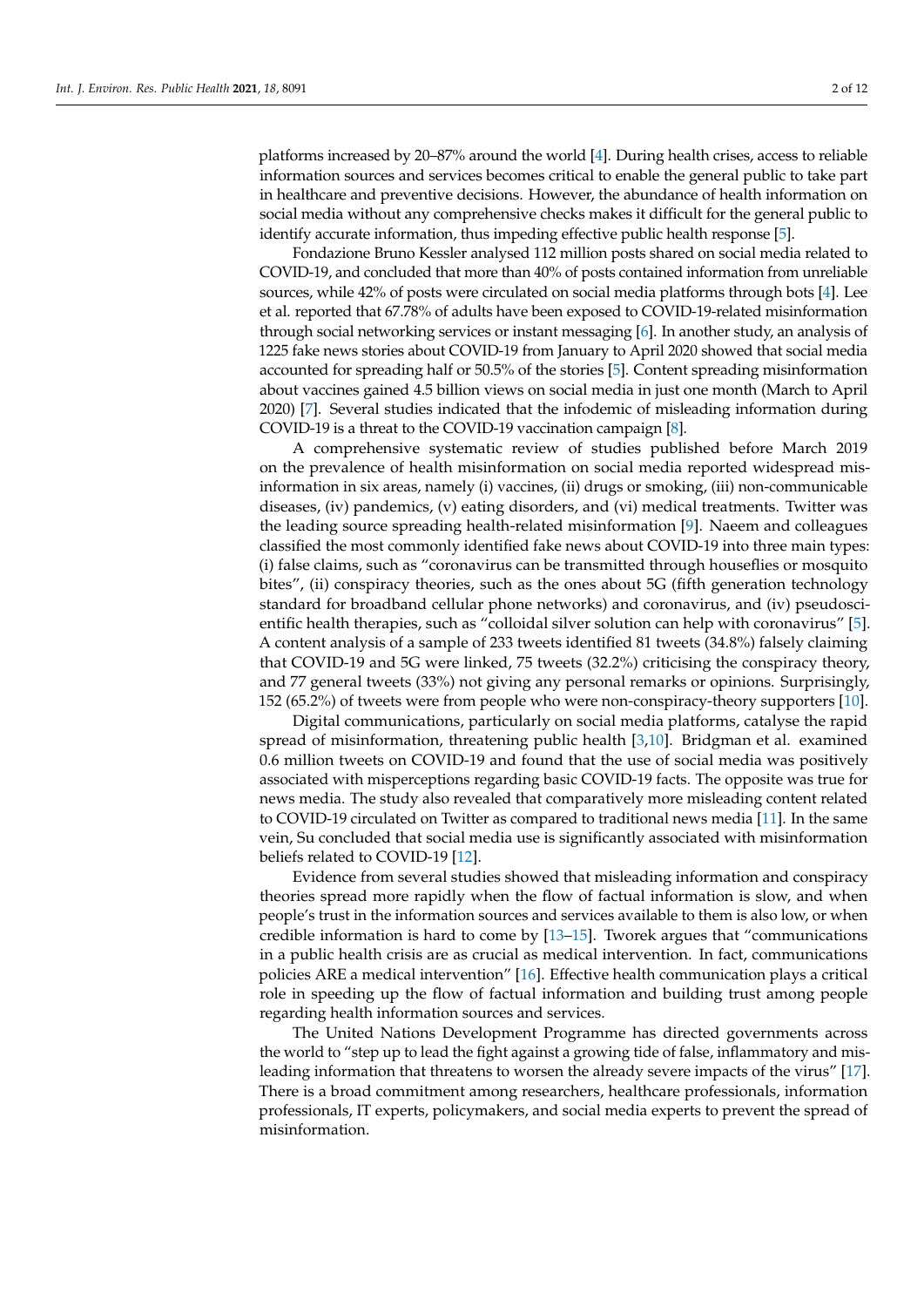#### **3. Health Literacy and Healthcare Outcomes**

Health literacy has received significant attention since the year 2000, when the WHO stated that a low level of public health literacy is a serious concern for public health, and stressed the need to improve public health literacy to minimise inequities in health services [\[18\]](#page-8-16). Health literacy covers "the ability to access, comprehend, evaluate and communicate information to promote, maintain and improve health in a variety of settings across the life course" [\[19\]](#page-8-17). Health literacy has been defined by WHO as the individual features and societal resources required for the public and individuals to obtain, recognise, and evaluate information and services in order to make appropriate decisions about health. Health literacy allows and encourages the public to contribute to, and improve, their healthcare and well-being. People possessing good health literacy usually have more skills to manage their health in a better way compared to those with low health literacy skills. The WHO considers the level of people's health literacy an indicator that can be used in assessing the health status of the population [\[20\]](#page-8-18).

Health literacy has three main pillars, namely (i) the capacity to obtain health information (where to find help), (ii) the ability to (properly) understand the information gathered, and (iii) the ability to (properly) apply health information [\[21\]](#page-8-19). The Australian Commission on Safety and Quality in Health Care (ACSQHC) describes two main components of health literacy: (i) individual health literacy, comprising the individual skills and ability to find, understand and use health-related information; for example, to be able to navigate and use health/care systems, and (ii) the health literacy environment, covering components related to a health system, such as policies, materials and procedures that affect the way people engage with the system [\[22\]](#page-8-20).

Significant amounts of health-related information and myths about COVID-19 are not sufficiently simple or clear to easily comprehend or debunk by the average layperson. The pandemic and associated infodemic have brought unprecedented challenges to public health, affecting the public throughout the world in terms of socio-psychological and economic hardships, and stressing international relations (e.g., by originally naming COVID-19 variants after the places or countries where they were first reported; the WHO now recommends using Greek letters to neutrally refer to these variants). Digital technologies have amplified misinformation, but could also hold the solution.

The World Health Organization is a strong promoter of digital health literacy. With 'digital' added to the formula, we can anticipate wider accessibility of reliable health information, improved healthcare quality and reduced healthcare costs [\[23\]](#page-9-0). Digital health literacy is the ability to seek, find, understand, and appraise health information using information and communication technologies (ICTs) to address or solve a healthcare problem [\[20](#page-8-18)[,24](#page-9-1)[,25\]](#page-9-2).

#### *Prevalence of Low Health Literacy*

Low health literacy is very common among people across the world. According to a large-scale national survey, more than 1 in every 3 adults in America have low health literacy [\[26\]](#page-9-3). Only 8.8% of people were health literate in China in 2012, leading the National Health Commission of China to issue a new strategic plan in the year 2014 to increase the health literacy of the population to 20% by 2020 [\[27\]](#page-9-4). In the UK, 4 in 10 adults struggle to understand health information that is meant for the public, and more than 6 in 10 adults struggle with health-related information that includes numbers and statistics [\[28,](#page-9-5)[29\]](#page-9-6).

The evidence also shows that people with a low level of health literacy skills are more likely than those people with a greater level of health literacy skills to report poor health [\[30\]](#page-9-7). COVID-19 impacted people with inadequate health literacy more badly and more frequently as compared to people with proficient health literacy levels, due to the inability of the former to properly understand and follow health-related recommendations. They find it difficult to locate healthcare providers and healthcare services, share their medical condition and history with healthcare providers, seek preventive healthcare, un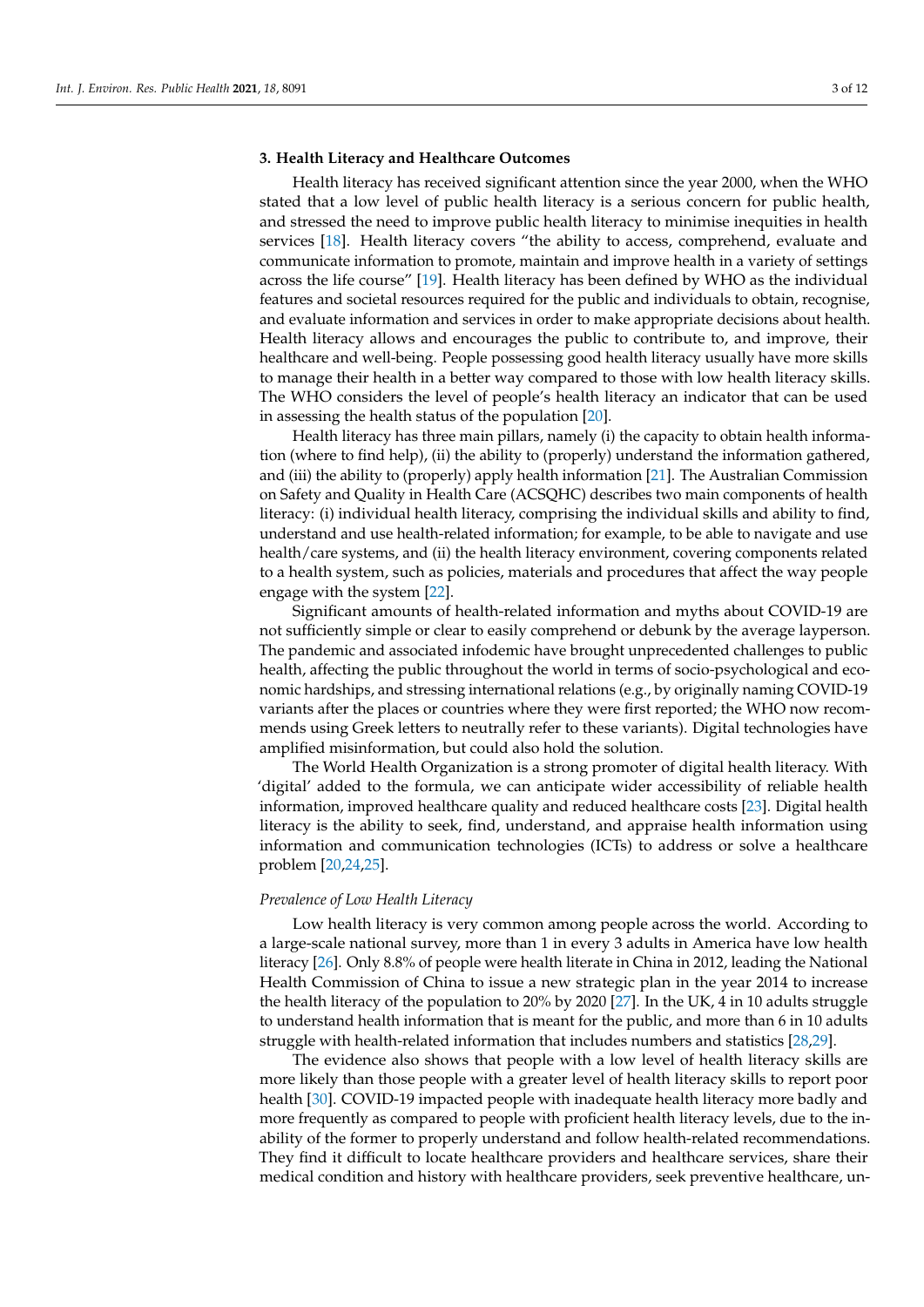derstand directions on medicines (prescriptions), and recognise the connection between risky behaviours and health [\[31\]](#page-9-8).

A large-scale systematic review covering 111 published studies that measured health literacy and its association with health outcomes concluded that low health literacy is a contributor to compromised health outcomes and inadequate use of healthcare services, resulting in greater use of emergency services, increased hospitalisations, lower vaccination rates, improper medication-taking, inadequate ability to interpret prescriptions and health messages, and higher mortality rates among elderly persons. People with poor health literacy skills are at higher risk of poor health outcomes and unhealthy behaviours [\[24\]](#page-9-1).

The literature is abundant with studies covering these negative consequences; for example, research linking low health literacy to a lower engagement with health services [\[32\]](#page-9-9) and healthcare providers [\[33\]](#page-9-10), to inadequate use of preventive health services [\[34\]](#page-9-11), to poor health status and increased hospital re-admission rates [\[35\]](#page-9-12), to a lack of understanding of medication instructions [\[36\]](#page-9-13), to a lower quality of life in specific medical conditions [\[37\]](#page-9-14), and to poor ability to self-manage health [\[38\]](#page-9-15). Low health literacy is also strongly correlated with health inequalities [\[39\]](#page-9-16).

Health literacy is context-dependent. This means people with generally acceptable health literacy skills can still face health literacy challenges in some contexts, such as when they are not familiar with some complex medical jargon, or in certain health conditions requiring complicated self-care. Abdulai et al. assessed digital literacy levels among lay consumers of online COVID-19 information in Ghana, a low-income country, using a survey based on the eHealth Literacy Scale (eHEALS). Not only did the majority of respondents in their study exhibit poor ability to find COVID-19 information online, but they also demonstrated relatively low skills in differentiating scientific from unscientific information on the Internet. Gender, age, frequency of searching the Internet for COVID-19 information and for educational purposes, and having adequate or poor knowledge of COVID-19 were predictive of digital literacy levels [\[40\]](#page-9-17). Socioeconomic status, inadequate education, limited English proficiency, older age, and being from a diverse background are among the main factors linked to low health literacy [\[41–](#page-9-18)[44\]](#page-9-19). In another survey of South Korean adults in 2020, Lee et al. found that COVID-19 misinformation exposure was associated with misinformation belief, and that misinformation belief was linked to fewer preventive behaviours [\[6\]](#page-8-5).

We live in a highly digitised world where every piece of information available online is potentially subject to authenticity and validity checks. Thus, we must recognise and promote e-health and media literacies as fundamental skills, just as writing and reading are. Digital health and media literacies should also be promoted as lifelong-needed competencies that, once acquired, could be useful in any health-related context. Only then will we be able to empower people to better identify and protect themselves from misinformation and to make correctly informed decisions about their health [\[45\]](#page-9-20). Many studies recommend developing good digital health literacy skills among the public as a way forward to critically (self-)appraise information and prevent the spread of misinformation during pandemic times [\[40](#page-9-17)[,46\]](#page-9-21). Health literacy and numeracy skills are two fundamental skill sets that should be promoted among the public in order to ensure better healthcare outcomes [\[30\]](#page-9-7).

#### **4. Strategies and Methods to Detect and Prevent the Spread of Misinformation**

To prevent the spread of COVID-19 misinformation, a number of guidelines, checklists, resources, fact-checking tools, mythbusters, digital health literacy training instructions, and long-term strategies have been proposed, developed and/or implemented. These misinformation mitigation attempts have mainly been made by computer scientists, data science experts, information professionals, researchers, government agencies, and professional associations. Computer scientists developed fact-checking tools, applications and resources using artificial intelligence-based approaches, including machine learning, while information professionals, social and behavioural science researchers, and professional associations created guidelines and checklists to help the general public recognise fake news.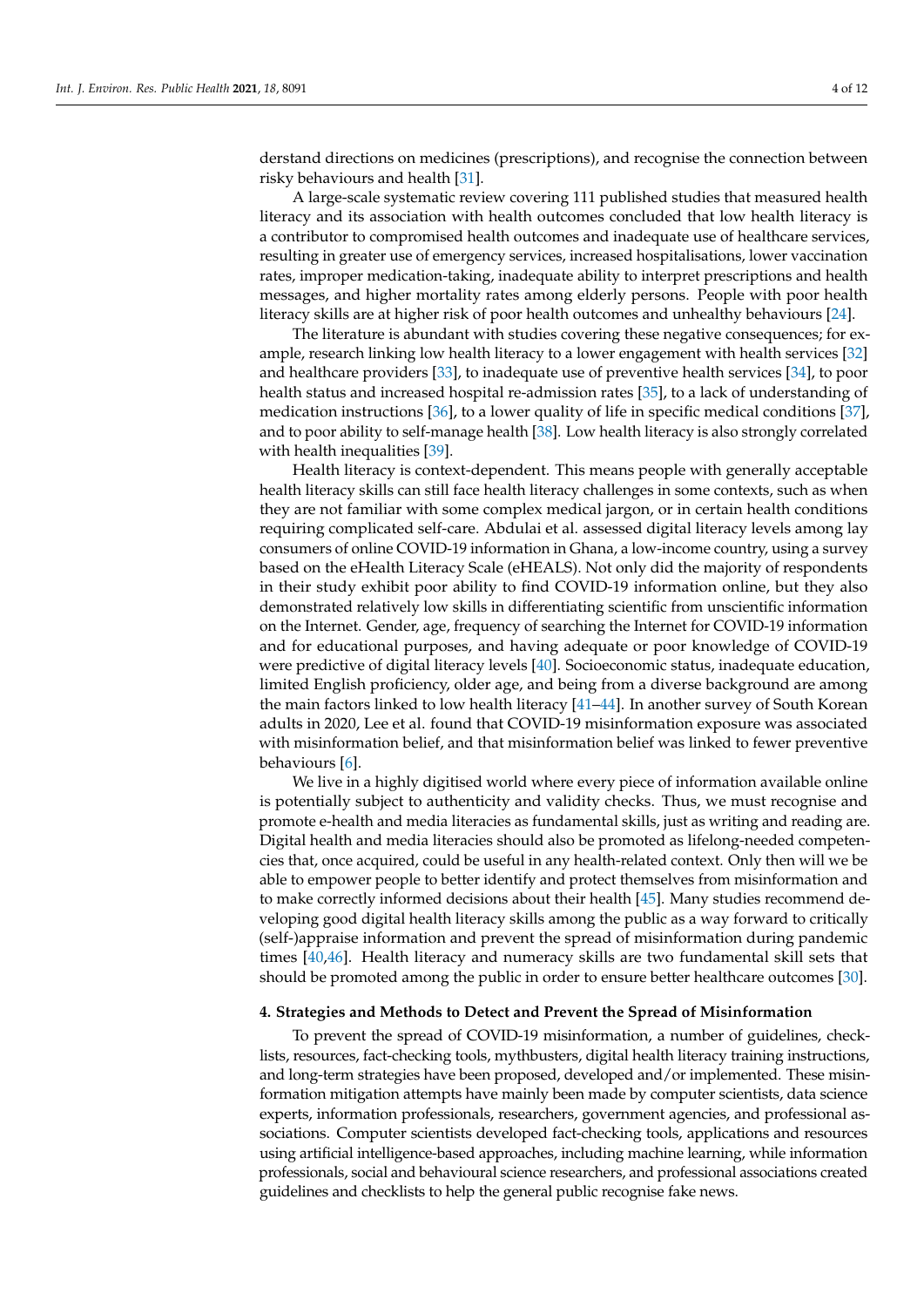Given the complexity of the infodemic, no approach has yet managed to fully automate the challenge of fake news detection. According to the Fake News Challenge Stance-Detection Task's creators, 'truth labelling' is very difficult in practice. They proposed developing a dedicated tool for that purpose, preferring a reliable semi-automated approach over a fully-automated system in order to achieve a greater percentage of accuracy in detecting fake news [\[47\]](#page-9-22). Although, fully automated systems have received some success in recognising information validity, their accuracy has not (yet) reached an acceptable level. In one study published in late 2019, the best performing system achieved a FEVER (Fact Extraction and VERification) score of 64.21% [\[48\]](#page-9-23). The rapidly changing COVID-19 information landscape and the associated relatively "novel" pandemic language make currently used (pre-pandemic) misinformation recognition datasets and models ineffective for debunking COVID-19 misinformation [\[49\]](#page-9-24).

Daniel J. Levitin, a neuroscientist, said that "what looks like (and reads like) the truth may be riddled with lies if you look more closely". He identified "four tricky ways that fake news can fool you". These include (i) "lies are tucked in among truths", (ii) "websites masquerade under misleading names", (iii) "numbers are given without context", and (iv) "claims rest on false sources". He recommended that the task of figuring out the truth and discarding fake news falls on us all, and requires critical thinking and time. It also requires us to keep updating our knowledge as information continues to evolve very rapidly [\[50\]](#page-10-0).

### *4.1. Machine Learning-Based Approaches*

Several tools, approaches, and models have been reported in the literature that can flag COVID-19 related misinformation as false information. For example, Hossain et al. [\[49\]](#page-9-24) introduced COVIDLies, a tweet debunking dataset annotated by experts, containing COVID-19 misinformation accompanied by tweets that 'agree', 'disagree', or express 'no stance' for each piece of misinformation. Abdelminaam and colleagues proposed CoAID-DEEP (COVID-19 heAlthcare mIsinformation Dataset), a machine learning and deep learning system to automate the identification of COVID-19-related fake news [\[51\]](#page-10-1). Kolluri and Murthy introduced CoVerifi, a Web application that attempts to appraise the credibility of news based on human feedback and the power of a machine learning-based approach. It provides a multi-channel check for news, using user feedback to detect fake news that have failed to be recognised by Web-based fact-checking tools and vice versa [\[52\]](#page-10-2). Khanday et al. argue that machine learning and deep learning can replace humans in providing accurate results regarding fake news detection [\[53\]](#page-10-3), but it is obvious that such a bold claim cannot be universally applied in every situation.

## *4.2. Health Literacy Guidelines, Checklists, Mythbusters and Fact-Checkers*

The International Federation of Library Associations' (IFLA) guidelines are among the most widely accepted and used fake news detection checklists available today. It comprises eight steps: (i) "consider the source", (ii) "check the author", (iii) "check the date", (iv) "check your biases", (v) "read beyond", (vi) "seek supporting sources", (vii) ask "is it a joke?", and (viii) "ask the experts"  $[54]$ .

CRAAP (Currency, Relevance, Authority, Accuracy, and Purpose) is another useful checklist for evaluating online information resources, created by the Meriam Library, California State University. It focuses on whether an information resource is 'current' and up-to-date, 'relevant', 'accurate', and 'telling the truth', and directs information evaluators to seek answers to questions such as who is the 'author' (who wrote or compiled the resource under investigation), and what is the resource's 'purpose' or why was it created [\[55\]](#page-10-5).

The World Economic Forum's three-step guidance on "how to read the news like a scientist and avoid the COVID-19 infodemic" is quite handy for debunking misinformation. The three steps are: (i) "embracing uncertainty responsibly", (ii) "asking where is the information coming from?" and (iii) "determining who is backing up the claim" [\[56\]](#page-10-6).

Llewellyn proposed a contact-tracing-like technique to identify COVID-19 misinformation. As with coronavirus itself, we should think about "contact tracing" the message and its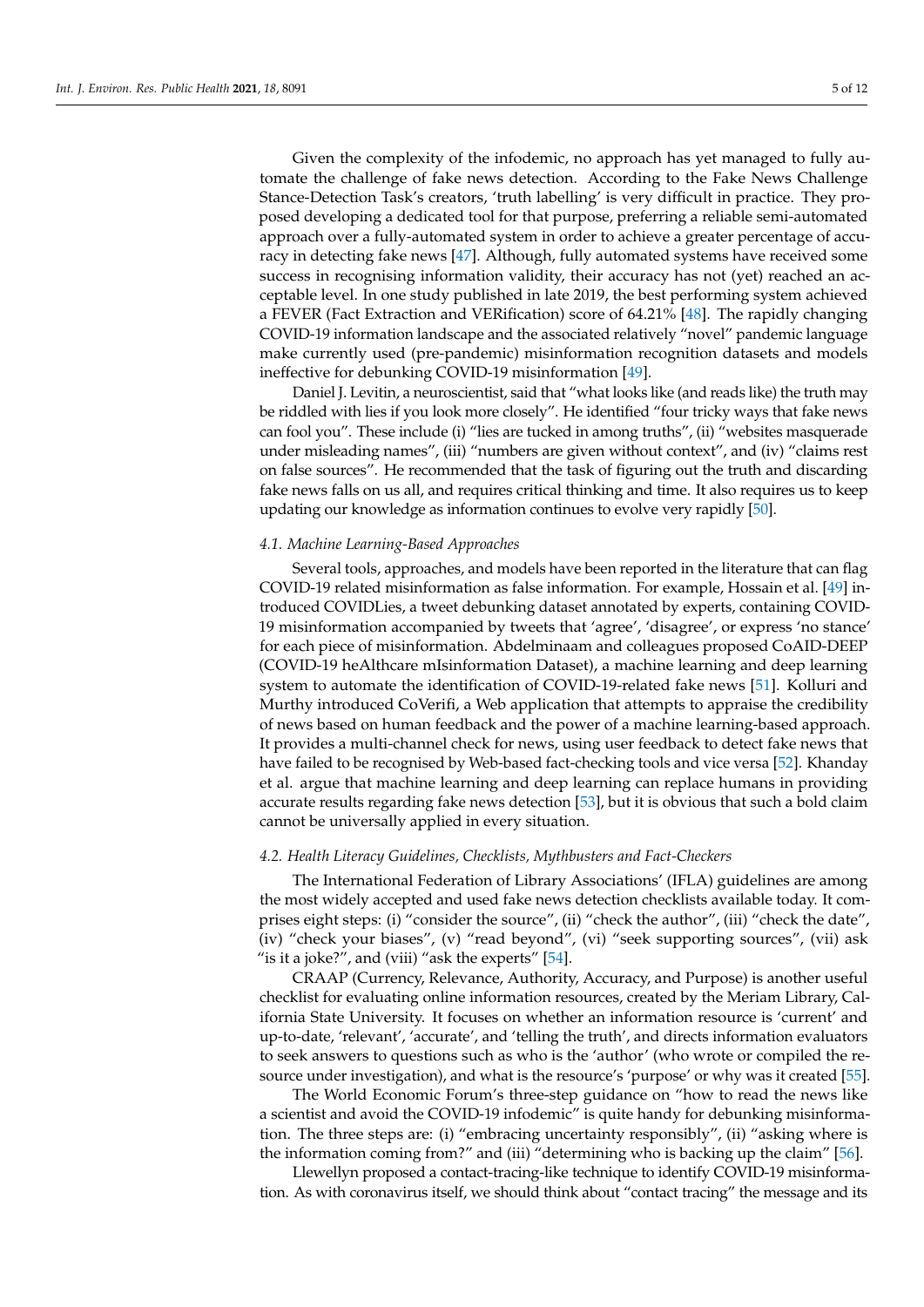sender(s): "who sent or shared the information", "what is the original source", and "how do I know it to be true?" [\[57\]](#page-10-7). Mantas compiled a six-step kit after evaluating various fact-checking organisations. These steps include: (1) "stop, breathe—before sharing" (2) "check the source", (3) "trust scientists before politicians", (4) "beware your emotions", (5) "use (adequate) tools to help verify images and videos", and (6) "know what you don't know" [\[58\]](#page-10-8).

Mheidly and Fares proposed an "infodemic response checklist" to help overcome the challenges posed by the infodemic. Their checklist recommends a number of mitigatory actions, including (i) offering more exposure or 'airtime' for medical professionals and scientists, (ii) verifying the social media accounts of scientists, medical professionals and public health officials, (iii) sharing scientific evidence, (iv) promoting the Web sites of public health organisations via search engines, (v) monitoring engagement on social media platforms, (vi) developing infographics and educational material, (vii) addressing minorities, racial, and ethnic differences, (viii) adopting empathy in social media communication, (ix) promoting dialogue and sharing of personal experiences, (x) improving coping skills against mental health stressors, and (xi) boosting investment in health communication research [\[59\]](#page-10-9).

The United Nations Educational, Scientific and Cultural Organization–UNESCO 'MIL CLICKS' social media initiative for promoting media and information literacy is helping people acquire key skills related to media and information literacy in their normal dayto-day use of the Internet and social media. 'MIL CLICKS' is an acronym that stands for 'Media and Information Literacy: Critical-thinking, Creativity, Literacy, Intercultural, Citizenship, Knowledge and Sustainability' [\[60\]](#page-10-10).

Conard developed a health literacy instructional model combining five domains of literacy (knowledge, numeracy, navigation, communication, and decision making) with three components (emotional, behavioural, and educational) to help build health literacy skills. The model presents a framework for addressing the emotional state of the individual in the first stage, with a second stage offering strategies that aim at strengthening the engagement and commitment of the person using a behavioural approach, and a final phase delivering an educational solution [\[61\]](#page-10-11).

The iHeal.eu project (November 2018–April 2021), co-funded by the European Commission, is another successful programme for up-skilling older EU citizens (aged 50+) in digital health literacy to prevent marginalisation and exclusion. Project outputs included (i) a transnational digital health literacy ecosystem map and methodological framework, (ii) a curriculum, with storyboards and content, (iii) an interactive Web platform, learning environment, applications, and digital learning tools, and (iv) a training adaptation toolkit [\[62\]](#page-10-12).

Besides the roles played by the aforementioned checklists and guidelines in tackling the COVID-19 infodemic, mythbusters have contributed significantly to flagging COVID-19 related misinformation and promoting factual information. iHealthFacts.ie is a Web-based resource where the public can easily and quickly check the authenticity of common health claims circulated on social media [\[63\]](#page-10-13). It is a useful resource, helping people to think critically about health claims and make informed decisions about their health [\[64\]](#page-10-14). Other examples of mythbusters are provided in Table [1.](#page-5-0)

Service Name **Hosting Organisation and Web Address** The WHO Mythbuster World Health Organization [\[65\]](#page-10-15) Australia COVID-19 Mythbuster Australian Government [\[66\]](#page-10-16) Canada Corona Virus Misinformation Watch Ryerson Social Media Lab at Ted Rogers School of Management, Ryerson University, Canada [\[67\]](#page-10-17) TAG Mythbusters Treatment Action Group, a US charity in New York, NY [\[68\]](#page-10-18) Pakistan National Command and Control Government of Pakistan [\[69\]](#page-10-19)

<span id="page-5-0"></span>**Table 1.** Examples of online COVID-19 mythbusters.

Several Web-based fact-checking tools are also available that allow people to check the authenticity of a specific claim. The majority of reputable fact-checking sites subscribe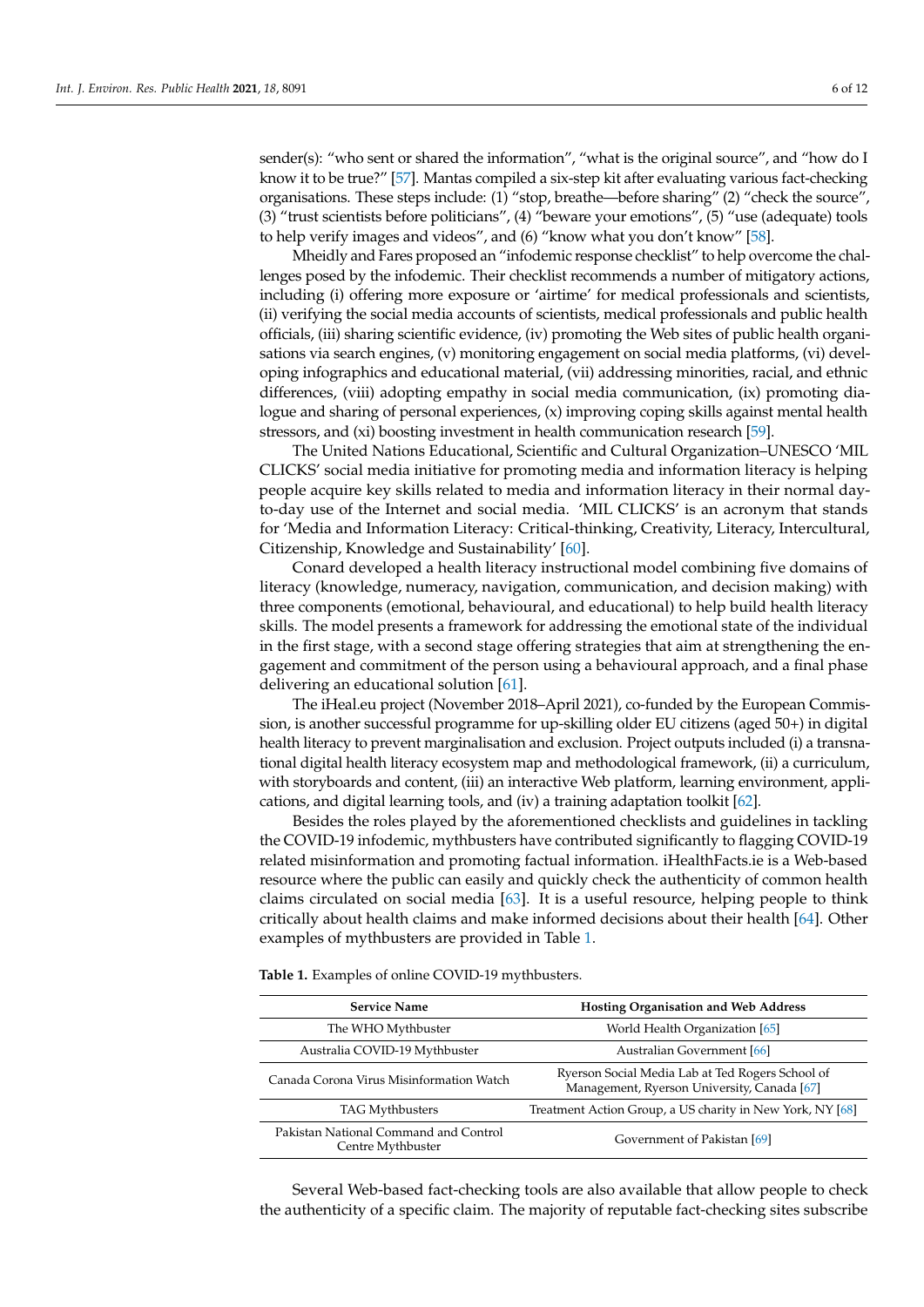to codes of practice and standards that explicitly call for neutrality and transparency, such as the International Fact-Checking Network's (IFCN) code of principles [\[70\]](#page-10-20). Together with the very closely related online mythbusters, these fact-checkers are helping combat the spread of COVID-19-related misinformation. Examples of these fact-checking tools are provided in Table [2.](#page-6-0)

| <b>Service Name</b>              | <b>Hosting Organisation and Web Address</b>                                                  |
|----------------------------------|----------------------------------------------------------------------------------------------|
| ClaimBuster Fact Checker         | The University of Texas at Arlington, USA [71]                                               |
| Google Fact Check Tools/Explorer | Google [72]                                                                                  |
| FactCheck.org                    | The Annenberg Public Policy Center of<br>the University of Pennsylvania, USA [73]            |
| <b>AFP Fact Check</b>            | Agence France-Presse, an international news<br>agency headquartered in Paris, France [74]    |
| <b>BBC News Reality Check</b>    | The British Broadcasting Corporation, the national<br>broadcaster of the United Kingdom [75] |

<span id="page-6-0"></span>**Table 2.** Examples of online COVID-19 fact-checkers.

### **5. Discussion and Recommendations**

Low digital health literacy affects large percentages of populations around the world. It is a direct contributor to the spread of COVID-19 misinformation (e.g., via sharing on social media) as result of the affected populations' inability to recognise falsehoods and their high vulnerability to deception by fake news (bots also contribute to the spread of online misinformation). The 'viral' nature of social media sharing further complicates the situation [\[76\]](#page-10-26).

Given the complexity of the COVID-19 infodemic and the high prevalence of low digital health literacy among populations, it is very unlikely that any of the above-mentioned strategies, methods, and services (e.g., machine learning-based approaches, health literacy guidelines, and fact-checkers) will be fully effective *alone* in stopping the spread of COVID-19 misinformation. Banerjee and Meena offer a useful summary of the different ways in which digital technology and (social) media platforms can be used during health emergencies, such as the COVID-19 pandemic, to aid the general public [\[77\]](#page-10-27).

Interestingly, Zhao et al. found a correlation between people's preferences for particular media outlets when seeking health-related information and their behaviours during the pandemic in the USA. For example, people who considered Fox News a more trustworthy information source compared to CNN (Cable News Network) demonstrated a higher number of risky behaviours and less preventive behaviours in relation to COVID-19 (e.g., not wearing face masks). People's behavioural responses to the pandemic were clearly divided along media bias lines. News outlets should therefore be made accountable, and their unhelpful partisan stance should be minimised during health emergencies [\[78\]](#page-10-28).

Medical/health journalists reporting medical research in mainstream news media often unwittingly contribute to online health misinformation through bad reporting practices and distorted translation of research findings in their news reports, e.g., misinterpreting or exaggerating findings and other forms of inaccurate and/or incomplete reporting, resulting in public confusion. However, well trained, ethical medical/health journalists can play an important role in combatting misinformation.

In fact, in his July 2021 '*Advisory on Building a Healthy Information Environment— Confronting Health Misinformation*', the US Surgeon General calls for media, science, digital, data and health literacy programmes and training to be provided for journalists, as well as health practitioners, librarians and others, as part of longer-term efforts to build resilience against health misinformation. He also urges the implementation of product design and policy changes on technology platforms to slow the spread of misinformation, in addition to expanding research that deepens our understanding of health misinformation and the best ways of tackling it [\[79\]](#page-10-29).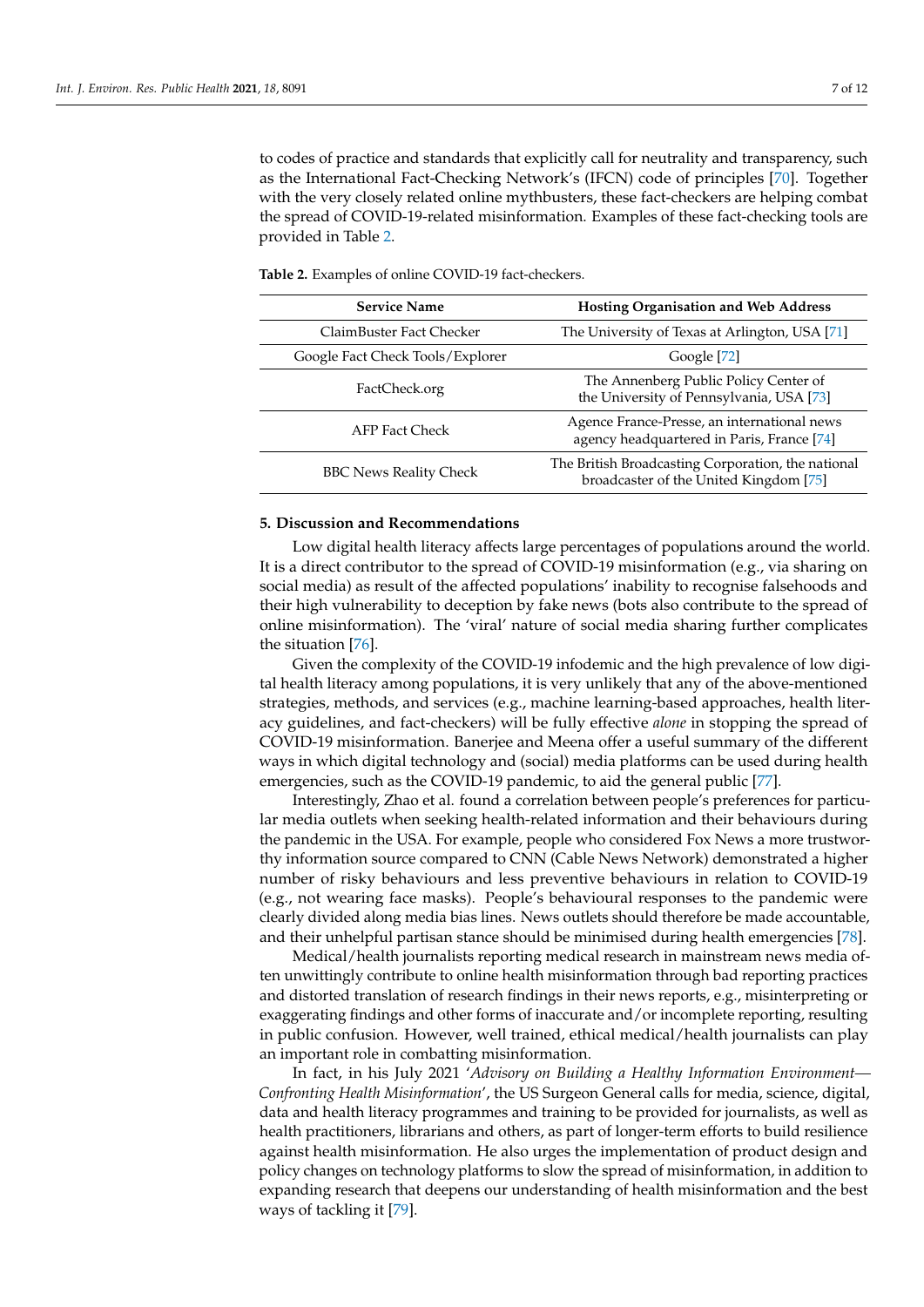Health planners and public health professionals responsible for ensuring future infodemic preparedness should comprehensively survey the digital health literacy levels of their target populations to determine the best strategies for improving these levels, namely well-targeted community outreach and awareness-raising interventions, including well-tailored education and training programmes that closely match the health literacy levels and specific needs of target audiences [\[20\]](#page-8-18). A number of (mostly complementary) scales and tools exist for measuring (digital) health literacy, e.g., eHEALS [\[40,](#page-9-17)[80\]](#page-10-30), NVS (Newest Vital Sign) [\[79](#page-10-29)[,81\]](#page-10-31), eHLA (eHealth Literacy Assessment Toolkit) [\[82\]](#page-10-32), etc. Some (but not all) of these tools are available in multiple languages. Using two or more of these tools in conjunction is often required in order to achieve a more complete and accurate picture of the surveyed population's digital health literacy levels.

Improving people's digital health will enable them to more (pro)actively and effectively participate in the healthcare system. There is a pressing need to raise awareness among the general public that they should only seek information from valid, trusted sources [\[83\]](#page-11-0), or as Charlie Baker, the Governor of Massachusetts, rightly suggested that "Everybody needs to get their news from legitimate places, not from their friend's friend's friend's friend" [\[84\]](#page-11-1).

However, Kamel Boulos argues that it is hard to be objective and to remain so at all times, calling for a comprehensive evaluation of *both* 'the message' (information content) and 'the messenger' (information author/source), rather than fully relying on the latter as (an-easy-to-establish) proxy for the trustworthiness and truthfulness of an information resource. All systems of peer review and fact-checking are inherently flawed to some extent and prone to subjectivity and influence by conflicting interests and agendas, including political ones. Having information spread or published by a reputable academic belonging to a prestigious institution, or an author with recognised qualifications, or a prestigious-scientific-award winner, or a high-impact-factor scholarly journal does not always guarantee quality (and does not disapprove it either). Consumers of online information should always take 'recognised qualifications', 'prestigious institutions', 'fact-checking sites', 'peer review', 'reputable journals' (and their impact factors), etc., with a grain of salt. These information-source attributes are all relative rather than absolute, and are always more helpful and useful when considered together, combined rather than individually, and when considered alongside other equally, if not more, important information quality criteria that focus on the message rather than the messenger [\[85\]](#page-11-2).

#### **6. Conclusions**

Low digital health literacy affects large percentages of populations around the world and is a direct contributor to the spread of COVID-19-related online misinformation and to its devastating effects. The ease and 'viral' nature of social media sharing further complicate the situation. A number of strategies, methods, and services exist that can be used to detect and prevent the spread of COVID-19 misinformation, including machine learning-based approaches, health literacy guidelines, checklists, mythbusters, and fact-checkers. However, given the complexity of the COVID-19 infodemic, it is very unlikely that any of these approaches or tools will be fully successful alone in combatting COVID-19 misinformation. Instead, a mixed, synergistic approach, combining the best of these strategies, methods, and services together, is essential as the most effective way forward to tackle online health misinformation, and mitigate its negative effects in COVID-19 and future pandemics. Furthermore, to achieve the best results possible, techniques, and tools should focus on evaluating *both* the message (information content) and the messenger (information author/publisher/source), and not just rely on assessing the latter as a quick and easy proxy for the trustworthiness and truthfulness of the former. Surveying and improving population digital health literacy levels is also key to future infodemic preparedness.

**Author Contributions:** Paper conceptualization and scope, M.N.K.B.; literature review, S.B.N. and M.N.K.B. (equally); manuscript writing, S.B.N. and M.N.K.B. (equally). All authors have read and agreed to the published version of the manuscript.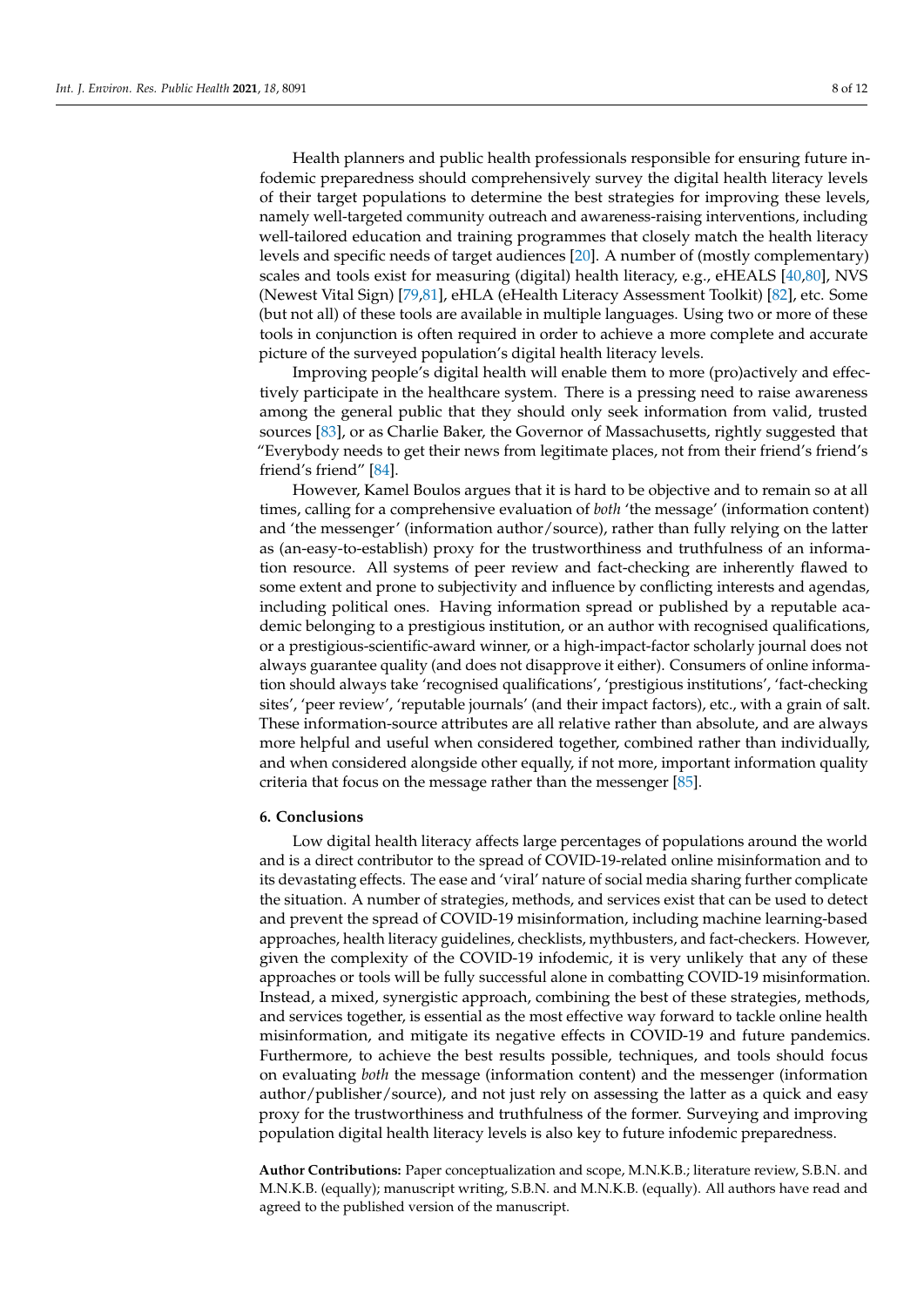**Funding:** This research received no external funding.

**Institutional Review Board Statement:** Not applicable.

**Informed Consent Statement:** Not applicable.

**Data Availability Statement:** No new data were created or analysed in this study. Data sharing is not applicable to this article.

**Conflicts of Interest:** The authors declare no conflict of interest.

#### **References**

- <span id="page-8-0"></span>1. Nyhan, B.; Reifler, J. When corrections fail: The persistence of political misperceptions. *Political Behav.* **2010**, *32*, 303–330. [\[CrossRef\]](http://doi.org/10.1007/s11109-010-9112-2)
- <span id="page-8-1"></span>2. World Health Organization. Munich Security Conference. Director-General, Tedros Adhanom Ghebreyesus. Available online: <https://www.who.int/dg/speeches/detail/munich-security-conference> (accessed on 8 July 2021).
- <span id="page-8-2"></span>3. Brennen, J.S.; Simon, F.; Howard, P.N.; Nielsen, R.K. Types, Sources, and Claims of COVID-19 Misinformation. Available online: <https://reutersinstitute.politics.ox.ac.uk/types-sources-and-claims-covid-19-misinformation> (accessed on 8 July 2021).
- <span id="page-8-3"></span>4. Bruno Kessler Foundation. COVID-19 and Fake News in the Social Media (10 March 2020). Available online: [https://www.fbk.](https://www.fbk.eu/en/press-releases/covid-19-and-fake-news-in-the-social-media/) [eu/en/press-releases/covid-19-and-fake-news-in-the-social-media/](https://www.fbk.eu/en/press-releases/covid-19-and-fake-news-in-the-social-media/) (accessed on 8 July 2021).
- <span id="page-8-4"></span>5. Naeem, S.B.; Bhatti, R.; Khan, A. An Exploration of How Fake News is Taking over Social Media and Putting Public Health at Risk. *Health Infor. Libr. J.* **2021**, *38*, 143–149. [\[CrossRef\]](http://doi.org/10.1111/hir.12320) [\[PubMed\]](http://www.ncbi.nlm.nih.gov/pubmed/32657000)
- <span id="page-8-5"></span>6. Lee, J.J.; Kang, K.A.; Wang, M.P.; Zhao, S.Z.; Wong, J.Y.; O'Connor, S.; Yang, S.C.; Shin, S. Associations between COVID-19 misinformation exposure and belief with COVID-19 knowledge and preventive behaviors: Cross-sectional online study. *J. Med. Internet Res.* **2020**, *22*, e22205. [\[CrossRef\]](http://doi.org/10.2196/22205) [\[PubMed\]](http://www.ncbi.nlm.nih.gov/pubmed/33048825)
- <span id="page-8-6"></span>7. Byrd, B.; Smyser, J. Lies, Bots, and Coronavirus: Misinformation's Deadly Impact on Health. Views from the Field. Grantmakers in Health. Available online: [https://www.gih.org/views-from-the-field/lies-bots-and-coronavirus-misinformations-deadly](https://www.gih.org/views-from-the-field/lies-bots-and-coronavirus-misinformations-deadly-impact-on-health/)[impact-on-health/](https://www.gih.org/views-from-the-field/lies-bots-and-coronavirus-misinformations-deadly-impact-on-health/) (accessed on 8 July 2021).
- <span id="page-8-7"></span>8. Farooq, F.; Rathore, F.A. COVID-19 Vaccination and the Challenge of Infodemic and Disinformation. *J. Korean Med. Sci.* **2021**, *36*. [\[CrossRef\]](http://doi.org/10.3346/jkms.2021.36.e78)
- <span id="page-8-8"></span>9. Suarez-Lledo, V.; Alvarez-Galvez, J. Prevalence of health misinformation on social media: Systematic review. *J. Med. Internet Res.* **2021**, *23*, e17187. [\[CrossRef\]](http://doi.org/10.2196/17187)
- <span id="page-8-9"></span>10. Ahmed, W.; Vidal-Alaball, J.; Downing, J.; Seguí, F.L. COVID-19 and the 5G conspiracy theory: Social network analysis of Twitter data. *J. Med. Internet Res.* **2020**, *22*, e19458. [\[CrossRef\]](http://doi.org/10.2196/19458)
- <span id="page-8-10"></span>11. Bridgman, A.; Merkley, E.; Loewen, P.J.; Owen, T.; Ruths, D.; Teichmann, L.; Zhilin, O. The Causes and Consequences of COVID-19 Misperceptions: Understanding the Role of News and Social Media. Available online: [https://misinforeview.hks.harvard.](https://misinforeview.hks.harvard.edu/article/the-causes-and-consequences-of-covid-19-misperceptions-understanding-the-role-of-news-and-social-media/) [edu/article/the-causes-and-consequences-of-covid-19-misperceptions-understanding-the-role-of-news-and-social-media/](https://misinforeview.hks.harvard.edu/article/the-causes-and-consequences-of-covid-19-misperceptions-understanding-the-role-of-news-and-social-media/) (accessed on 8 July 2021).
- <span id="page-8-11"></span>12. Su, Y. It doesn't take a village to fall for misinformation: Social media use, discussion heterogeneity preference, worry of the virus, faith in scientists, and COVID-19-related misinformation beliefs. *Telemat. Inform.* **2021**, *58*, 101547. [\[CrossRef\]](http://doi.org/10.1016/j.tele.2020.101547)
- <span id="page-8-12"></span>13. Bessi, A.; Coletto, M.; Davidescu, G.A.; Scala, A.; Caldarelli, G.; Quattrociocchi, W. Science vs conspiracy: Collective narratives in the age of misinformation. *PLoS ONE* **2015**, *10*, e0118093. [\[CrossRef\]](http://doi.org/10.1371/journal.pone.0118093) [\[PubMed\]](http://www.ncbi.nlm.nih.gov/pubmed/25706981)
- 14. Fine, G.A.; Campion-Vincent, V. (Eds.) *Rumor Mills: The Social Impact of Rumor and Legend*; Routledge: Oxfordshire, UK, 2005. [\[CrossRef\]](http://doi.org/10.4324/9781315128795)
- <span id="page-8-13"></span>15. Lewandowsky, S.; Cook, J. The Conspiracy Theory Handbook; George Mason University Center for Climate Change Communication. 2020. Available online: <https://www.climatechangecommunication.org/conspiracy-theory-handbook/> (accessed on 8 July 2021).
- <span id="page-8-14"></span>16. Tworek, H. Tweet on Twitter (18 March 2020). Available online: <https://twitter.com/HeidiTworek/status/1240340632666701824> (accessed on 8 July 2021).
- <span id="page-8-15"></span>17. UNDP: Governments must Lead Fight against Coronavirus Misinformation and Disinformation. Available online: [https://www.undp.](https://www.undp.org/press-releases/undp-governments-must-lead-fight-against-coronavirus-misinformation-and) [org/press-releases/undp-governments-must-lead-fight-against-coronavirus-misinformation-and](https://www.undp.org/press-releases/undp-governments-must-lead-fight-against-coronavirus-misinformation-and) (accessed on 8 July 2021).
- <span id="page-8-16"></span>18. Selden, C.R.; Zorn, M.; Ratzan, S.; Parker, R.M. *Health Literacy (National Library of Medicine Current Bibliographies in Medicine)*; National Institutes of Health, US Department of Health and Human Services: Bethesda, MD, USA, 2000; Available online: [https://www.ruhr](https://www.ruhr-uni-bochum.de/healthliteracy/NIHhliteracy.pdf)[uni-bochum.de/healthliteracy/NIHhliteracy.pdf](https://www.ruhr-uni-bochum.de/healthliteracy/NIHhliteracy.pdf) (accessed on 8 July 2021).
- <span id="page-8-17"></span>19. Rootman, I.; Gordon-El-Bihbety, D. *A Vision for a Health Literate Canada—Report of the Expert Panel on Health Literacy*; Canadian Public Health Association: Ottawa, ON, Canada, 2008; Available online: [https://www.cpha.ca/sites/default/files/uploads/](https://www.cpha.ca/sites/default/files/uploads/resources/healthlit/report_e.pdf) [resources/healthlit/report\\_e.pdf](https://www.cpha.ca/sites/default/files/uploads/resources/healthlit/report_e.pdf) (accessed on 8 July 2021).
- <span id="page-8-18"></span>20. Ilona Kickbusch, I.; Pelikan, J.M.; Apfel, F.; Tsouros, A.D. (Eds.) *Health Literacy—The Solid Facts*; WHO Regional Office for Europe: Copenhagen, Denmark, 2013; Available online: <https://apps.who.int/iris/bitstream/handle/10665/128703/e96854.pdf> (accessed on 8 July 2021).
- <span id="page-8-19"></span>21. Dunn, P.; Conard, S. Improving health literacy in patients with chronic conditions: A call to action. *Int. J. Cardiol.* **2018**, *273*, 249–251. [\[CrossRef\]](http://doi.org/10.1016/j.ijcard.2018.08.090) [\[PubMed\]](http://www.ncbi.nlm.nih.gov/pubmed/30193793)
- <span id="page-8-20"></span>22. Australian Commission on Safety and Quality in Health Care. *Health Literacy: Taking Action to Improve Safety and Quality*; ACSQHC: Sydney, Australia, 2014. Available online: [https://www.safetyandquality.gov.au/our-work/patient-and-consumer-centred](https://www.safetyandquality.gov.au/our-work/patient-and-consumer-centred-care/health-literacy)[care/health-literacy](https://www.safetyandquality.gov.au/our-work/patient-and-consumer-centred-care/health-literacy) (accessed on 8 July 2021).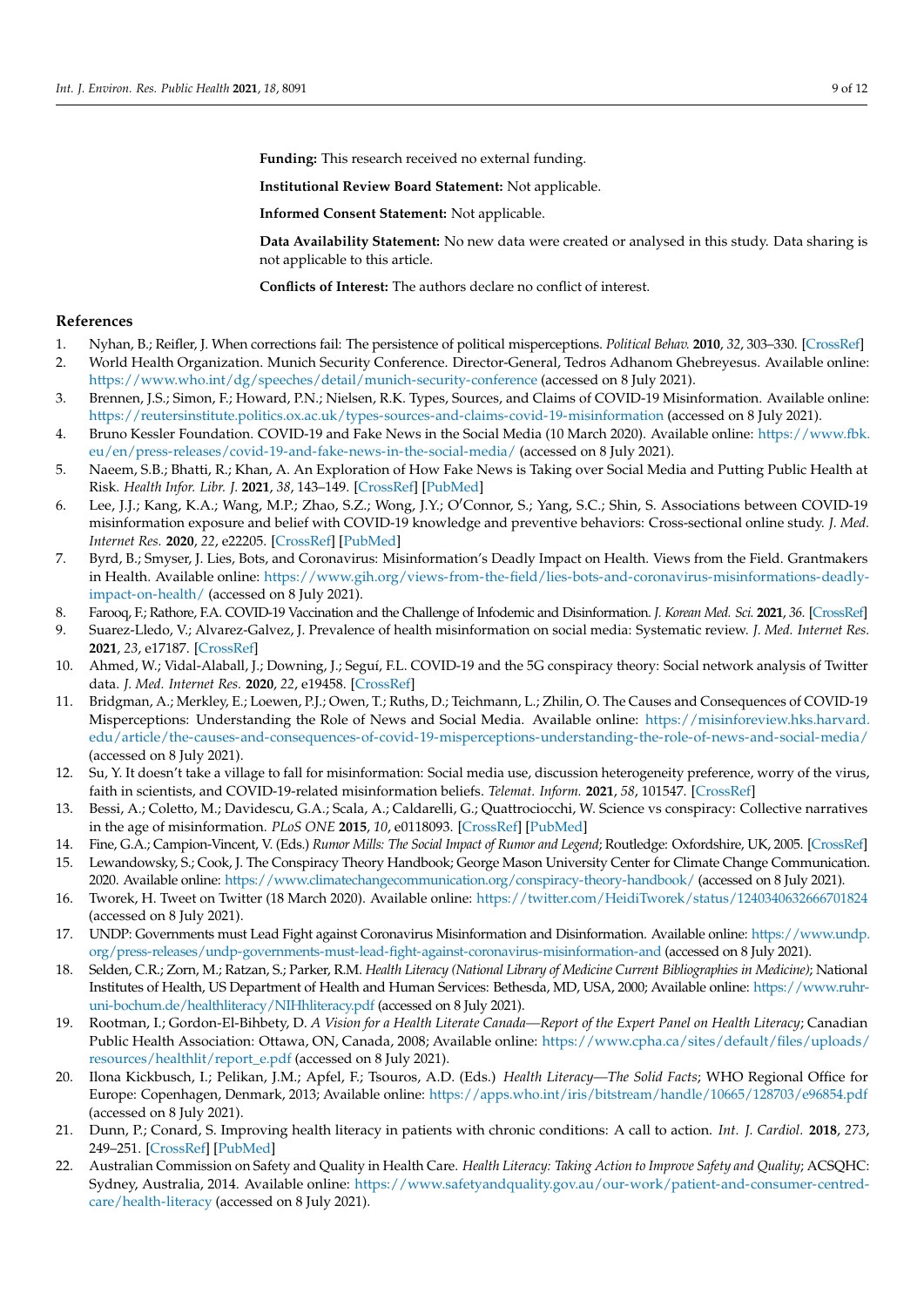- <span id="page-9-0"></span>23. World Health Organization. *WHO Guideline: Recommendations on Digital Interventions for Health System Strengthening: Executive Summary*; World Health Organization: Geneva, Switzerland, 2019; Available online: [https://apps.who.int/iris/bitstream/](https://apps.who.int/iris/bitstream/handle/10665/311941/9789241550505-eng.pdf) [handle/10665/311941/9789241550505-eng.pdf](https://apps.who.int/iris/bitstream/handle/10665/311941/9789241550505-eng.pdf) (accessed on 8 July 2021).
- <span id="page-9-1"></span>24. Berkman, N.D.; Sheridan, S.L.; Donahue, K.E.; Halpern, D.J.; Crotty, K. Low health literacy and health outcomes: An updated systematic review. *Ann. Intern. Med.* **2011**, *155*, 97–107. [\[CrossRef\]](http://doi.org/10.7326/0003-4819-155-2-201107190-00005) [\[PubMed\]](http://www.ncbi.nlm.nih.gov/pubmed/21768583)
- <span id="page-9-2"></span>25. Hernandez, L.M. (Ed.) *Health Literacy: Improving Health, Health Systems, and Health Policy around the World: Workshop Summary (Institute of Medicine of the National Academies)*; The National Academies Press: Cambridge, MA, USA, 2013; Available online: [https://www.nap.](https://www.nap.edu/catalog/18325/health-literacy-improving-health-health-systems-and-health-policy-around) [edu/catalog/18325/health-literacy-improving-health-health-systems-and-health-policy-around](https://www.nap.edu/catalog/18325/health-literacy-improving-health-health-systems-and-health-policy-around) (accessed on 8 July 2021).
- <span id="page-9-3"></span>26. Mahadevan, R. Health Literacy Fact Sheets. Center for Health Care Strategies. 2013. Available online: [https://www.chcs.org/](https://www.chcs.org/resource/health-literacy-fact-sheets/) [resource/health-literacy-fact-sheets/](https://www.chcs.org/resource/health-literacy-fact-sheets/) (accessed on 8 July 2021).
- <span id="page-9-4"></span>27. National Health Commission of China. The Strategic Plan on Health Literacy Promotion for Chinese Citizens (2014–2020). Published 15 April 2014. Available online: [http://www.nhc.gov.cn/xcs/s3581/201405/218e14e7aee6493bbca74acfd9bad20d.](http://www.nhc.gov.cn/xcs/s3581/201405/218e14e7aee6493bbca74acfd9bad20d.shtml) [shtml](http://www.nhc.gov.cn/xcs/s3581/201405/218e14e7aee6493bbca74acfd9bad20d.shtml) (accessed on 8 July 2021).
- <span id="page-9-5"></span>28. NHS Digital Service Manual—Content Style Guide: Health Literacy (Updated: February 2021). Available online: [https:](https://service-manual.nhs.uk/content/health-literacy) [//service-manual.nhs.uk/content/health-literacy](https://service-manual.nhs.uk/content/health-literacy) (accessed on 8 July 2021).
- <span id="page-9-7"></span><span id="page-9-6"></span>29. Roberts, H.; Veil, S.R. Health literacy and crisis: Public relations in the 2010 egg recall. *Public Relat. Rev.* **2016**, *42*, 214–218. [\[CrossRef\]](http://doi.org/10.1016/j.pubrev.2015.07.013) 30. US Centers for Disease Control and Prevention (CDC). Health Literacy Basics—Understanding Literacy and Numeracy. Available
- online: <https://www.cdc.gov/healthliteracy/learn/UnderstandingLiteracy.html> (accessed on 8 July 2021).
- <span id="page-9-8"></span>31. Forsythe, R.A. Considerations of Low Health Literacy during the COVID-19 Pandemic. *Int. J. Nurs. Didact.* **2020**, *10*, 1–6. [\[CrossRef\]](http://doi.org/10.15520/ijnd.v10i11.3152)
- <span id="page-9-9"></span>32. Kobayashi, L.C.; Wardle, J.; von Wagner, C. Limited health literacy is a barrier to colorectal cancer screening in England: Evidence from the English Longitudinal Study of Ageing. *Prev. Med.* **2014**, *61*, 100–105. [\[CrossRef\]](http://doi.org/10.1016/j.ypmed.2013.11.012)
- <span id="page-9-10"></span>33. Easton, P.; Entwistle, V.A.; Williams, B. How the stigma of low literacy can impair patient-professional spoken interactions and affect health: Insights from a qualitative investigation. *BMC Health Serv. Res.* **2013**, *13*, 319. [\[CrossRef\]](http://doi.org/10.1186/1472-6963-13-319) [\[PubMed\]](http://www.ncbi.nlm.nih.gov/pubmed/23958036)
- <span id="page-9-11"></span>34. Jayasinghe, U.W.; Harris, M.F.; Parker, S.M.; Litt, J.; van Driel, M.; Mazza, D.; Del Mar, C.; Lloyd, J.; Smith, J.; Zwar, N. Preventive Evidence into Practice Partnership Group. The impact of health literacy and life style risk factors on health-related quality of life of Australian patients. *Health Qual. Life Outcomes* **2016**, *14*, 68. [\[CrossRef\]](http://doi.org/10.1186/s12955-016-0471-1) [\[PubMed\]](http://www.ncbi.nlm.nih.gov/pubmed/27142865)
- <span id="page-9-12"></span>35. Mitchell, S.E.; Sadikova, E.; Jack, B.W.; Paasche-Orlow, M.K. Health literacy and 30-day postdischarge hospital utilization. *J. Health Commun.* **2012**, *17* (Suppl. 3), 325–338. [\[CrossRef\]](http://doi.org/10.1080/10810730.2012.715233) [\[PubMed\]](http://www.ncbi.nlm.nih.gov/pubmed/23030580)
- <span id="page-9-13"></span>36. Miller, T.A. Health literacy and adherence to medical treatment in chronic and acute illness: A meta-analysis. *Patient Educ. Couns.* **2016**, *99*, 1079–1086. [\[CrossRef\]](http://doi.org/10.1016/j.pec.2016.01.020) [\[PubMed\]](http://www.ncbi.nlm.nih.gov/pubmed/26899632)
- <span id="page-9-14"></span>37. Song, L.; Mishel, M.; Bensen, J.T.; Chen, R.C.; Knafl, G.J.; Blackard, B.; Farnan, L.; Fontham, E.; Su, L.J.; Brennan, C.S.; et al. How does health literacy affect quality of life among men with newly diagnosed clinically localized prostate cancer? Findings from the North Carolina-Louisiana Prostate Cancer Project (PCaP). *Cancer* **2012**, *118*, 3842–3851. [\[CrossRef\]](http://doi.org/10.1002/cncr.26713)
- <span id="page-9-15"></span>38. Geboers, B.; de Winter, A.F.; Spoorenberg, S.L.; Wynia, K.; Reijneveld, S.A. The association between health literacy and selfmanagement abilities in adults aged 75 and older, and its moderators. *Qual. Life Res.* **2016**, *25*, 2869–2877. [\[CrossRef\]](http://doi.org/10.1007/s11136-016-1298-2) [\[PubMed\]](http://www.ncbi.nlm.nih.gov/pubmed/27101999)
- <span id="page-9-16"></span>39. Kickbusch, I.; Maag, D.; Wait, S. *Navigating Health: The Role of Health Literacy*; Alliance for Health and the Future, International Longevity Centre-UK: London, UK, 2006; Available online: <https://ilcuk.org.uk/navigating-health-the-role-of-health-literacy/> (accessed on 8 July 2021).
- <span id="page-9-17"></span>40. Abdulai, A.F.; Tiffere, A.H.; Adam, F.; Kabanunye, M.M. COVID-19 information-related digital literacy among online health consumers in a low-income country. *Int. J. Med. Inform.* **2021**, *145*, 104322. [\[CrossRef\]](http://doi.org/10.1016/j.ijmedinf.2020.104322)
- <span id="page-9-18"></span>41. Heijmans, M.; Waverijn, G.; Rademakers, J.; van der Vaart, R.; Rijken, M. Functional, communicative and critical health literacy of chronic disease patients and their importance for self-management. *Patient Educ. Couns.* **2015**, *98*, 41–48. [\[CrossRef\]](http://doi.org/10.1016/j.pec.2014.10.006)
- 42. Rowlands, G.; Protheroe, J.; Winkley, J.; Richardson, M.; Seed, P.T.; Rudd, R. A mismatch between population health literacy and the complexity of health information: An observational study. *Br. J. Gen. Pract.* **2015**, *65*, e379–e386. [\[CrossRef\]](http://doi.org/10.3399/bjgp15X685285)
- 43. Adams, R.J.; Appleton, S.L.; Hill, C.L.; Dodd, M.; Findlay, C.; Wilson, D.H. Risks associated with low functional health literacy in an Australian population. *Med. J. Aust.* **2009**, *191*, 530–534. [\[CrossRef\]](http://doi.org/10.5694/j.1326-5377.2009.tb03304.x)
- <span id="page-9-19"></span>44. Guo, Z.; Zhao, S.Z.; Guo, N.; Wu, Y.; Weng, X.; Wong, J.Y.; Lam, T.H.; Wang, M.P. Socioeconomic Disparities in eHealth Literacy and Preventive Behaviors during the COVID-19 Pandemic in Hong Kong: Cross-sectional Study. *J. Med. Internet Res.* **2021**, *23*, e24577. [\[CrossRef\]](http://doi.org/10.2196/24577) [\[PubMed\]](http://www.ncbi.nlm.nih.gov/pubmed/33784240)
- <span id="page-9-20"></span>45. Dib, F.; Mayaud, P.; Chauvin, P.; Launay, O. Online mis/disinformation and vaccine hesitancy in the era of COVID-19: Why we need an eHealth literacy revolution. *Hum. Vaccin. Immunother.* **2021**, 1–3. [\[CrossRef\]](http://doi.org/10.1080/21645515.2021.1874218) [\[PubMed\]](http://www.ncbi.nlm.nih.gov/pubmed/33625960)
- <span id="page-9-21"></span>46. Banerjee, D.; Rao, T.S. Psychology of misinformation and the media: Insights from the COVID-19 pandemic. *Indian J. Soc. Psychiatry.* **2020**, *36*, 131. [\[CrossRef\]](http://doi.org/10.4103/ijsp.ijsp_112_20)
- <span id="page-9-22"></span>47. Fake News Challenge. Available online: <http://www.fakenewschallenge.org> (accessed on 8 July 2021).
- <span id="page-9-23"></span>48. Thorne, J.; Vlachos, A.; Cocarascu, O.; Christodoulopoulos, C.; Mittal, A. The Fact Extraction and VERification (FEVER) Shared Task. *arXiv* **2018**, arXiv:1811.10971.
- <span id="page-9-24"></span>49. Hossain, T.; Logan, R.L., IV; Ugarte, A.; Matsubara, Y.; Young, S.; Singh, S. COVIDLies: Detecting COVID-19 Misinformation on Social Media. In Proceedings of the 1st Workshop on NLP for COVID-19 (Part 2) at EMNLP, Online, 20 November 2020. [\[CrossRef\]](http://doi.org/10.18653/v1/2020.nlpcovid19-2.11)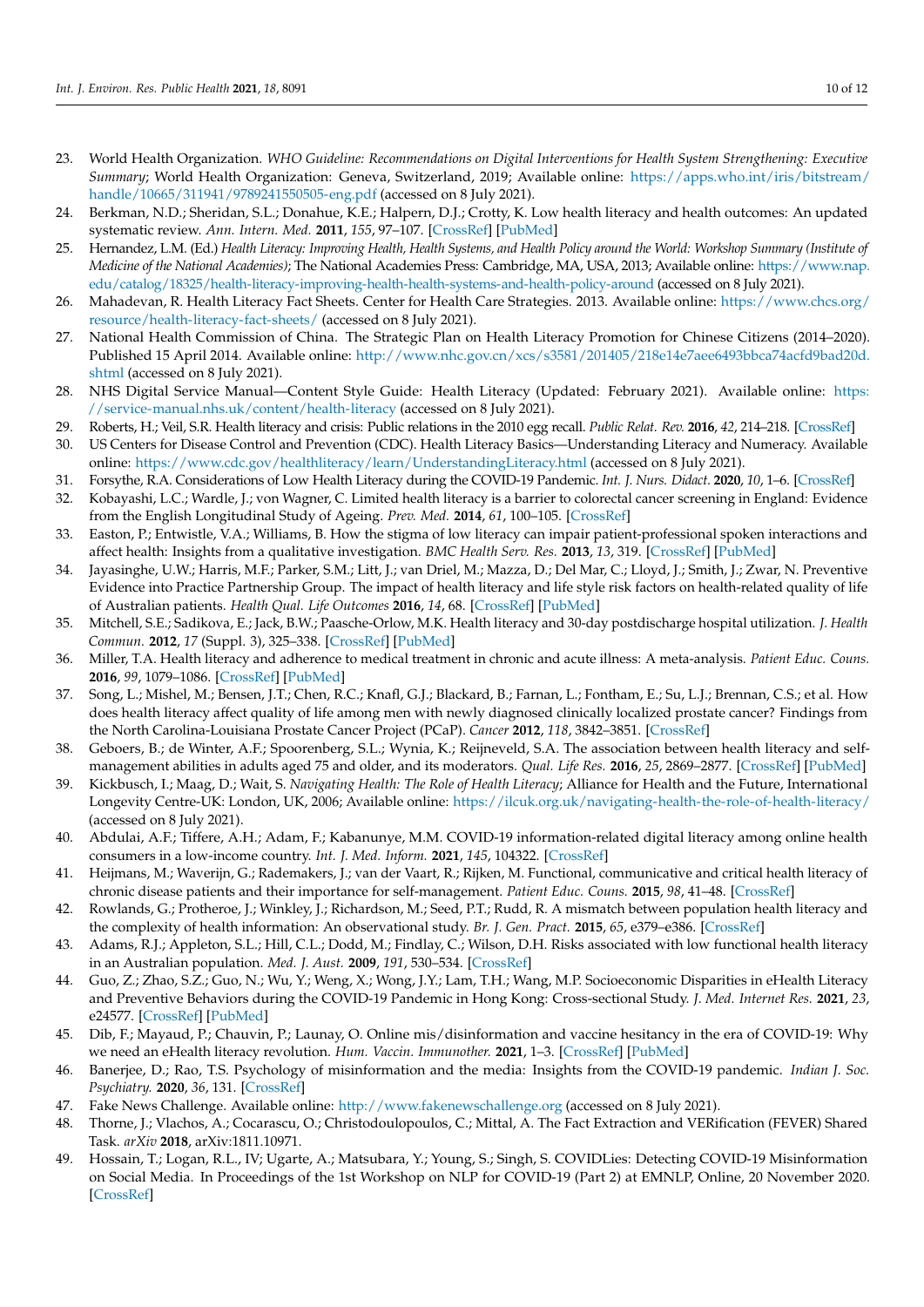- <span id="page-10-0"></span>50. Levitin, D.J. *Weaponized Lies: How to Think Critically in the Post-Truth Era*; Dutton Books—Penguin Publishing Group: New York, NY, USA, 2017; ISBN 9781101983829.
- <span id="page-10-1"></span>51. Abdelminaam, D.S.; Ismail, F.H.; Taha, M.; Taha, A.; Houssein, E.H.; Nabil, A. COVID-deep: An optimized intelligent framework for automated detecting COVID-19 misleading information on Twitter. *IEEE Access* **2021**, *9*, 27840–27867. [\[CrossRef\]](http://doi.org/10.1109/ACCESS.2021.3058066)
- <span id="page-10-2"></span>52. Kolluri, N.L.; Murthy, D. CoVerifi: A COVID-19 news verification system. *Online Soc. Netw. Media* **2021**, *22*, 100123. [\[CrossRef\]](http://doi.org/10.1016/j.osnem.2021.100123)
- <span id="page-10-3"></span>53. Khanday, A.M.; Rabani, S.T.; Khan, Q.R.; Rouf, N.; Din, M.M. Machine learning based approaches for detecting COVID-19 using clinical text data. *Int. J. Inf. Technol.* **2020**, *12*, 731–739. [\[CrossRef\]](http://doi.org/10.1007/s41870-020-00495-9) [\[PubMed\]](http://www.ncbi.nlm.nih.gov/pubmed/32838125)
- <span id="page-10-4"></span>54. The International Federation of Library Associations and Institutions (IFLA). COVID-19 Key Resources for Libraries (Updated: 13 October 2020). Available online: <https://www.ifla.org/covid-19-and-libraries> (accessed on 8 July 2021).
- <span id="page-10-5"></span>55. Evaluating Information: Applying the CRAAP Test. Meriam Library, California State University: Chico, CA, USA, 17 September 2010. Available online: [https://www.csuchico.edu/lins/handouts/eval\\_websites.pdf](https://www.csuchico.edu/lins/handouts/eval_websites.pdf) (accessed on 8 July 2021).
- <span id="page-10-6"></span>56. Hazelton, A. How to Read the News Like a Scientist and Avoid the COVID-19 'Infodemic'. *World Econ. Forum.* **2020**. Available online: <https://www.weforum.org/agenda/2020/03/how-to-avoid-covid-19-fake-news-coronavirus/> (accessed on 8 July 2021).
- <span id="page-10-7"></span>57. Llewellyn, S. Covid-19: How to be careful with trust and expertise on social media. *BMJ* **2020**, *368*, 1160. [\[CrossRef\]](http://doi.org/10.1136/bmj.m1160) [\[PubMed\]](http://www.ncbi.nlm.nih.gov/pubmed/32213480)
- <span id="page-10-8"></span>58. Mantas, H. Here is the best treatment you'll ever get for the COVID-19 infodemic. *Poynter. Inst.* **2020**. Available online: <https://www.poynter.org/fact-checking/2020/here-is-the-best-treatment-youll-ever-get-for-the-covid-19-infodemic/> (accessed on 8 July 2021).
- <span id="page-10-9"></span>59. Mheidly, N.; Fares, J. Leveraging media and health communication strategies to overcome the COVID-19 infodemic. *J. Public Health Policy* **2020**, *41*, 410–420. [\[CrossRef\]](http://doi.org/10.1057/s41271-020-00247-w)
- <span id="page-10-10"></span>60. UNESCO. Mil Clicks Social Media Initiative. Available online: <https://en.unesco.org/MILCLICKS> (accessed on 8 July 2021).
- <span id="page-10-11"></span>61. Conard, S. Best practices in digital health literacy. *Int. J. Cardiol.* **2019**, *292*, 277–279. [\[CrossRef\]](http://doi.org/10.1016/j.ijcard.2019.05.070)
- <span id="page-10-12"></span>62. European Commission. iHeal Project: A Useful Tool for Digital Health Literacy and Skills. Available online: [https:](https://futurium.ec.europa.eu/en/active-and-healthy-living-digital-world/best-practices/iheal-project-useful-tool-digital-health-literacy-and-skills) [//futurium.ec.europa.eu/en/active-and-healthy-living-digital-world/best-practices/iheal-project-useful-tool-digital-health](https://futurium.ec.europa.eu/en/active-and-healthy-living-digital-world/best-practices/iheal-project-useful-tool-digital-health-literacy-and-skills)[literacy-and-skills](https://futurium.ec.europa.eu/en/active-and-healthy-living-digital-world/best-practices/iheal-project-useful-tool-digital-health-literacy-and-skills) (accessed on 8 July 2021).
- <span id="page-10-13"></span>63. iHealthFacts by Health Research Board-Trials Methodology Research Network (HRB-TMRN), Evidence Synthesis Ireland and Cochrane Ireland based in NUI Galway: Health Claims—Fact Checked—Quickly and Easily Check the Reliability of a Health Claim. Available online: <https://ihealthfacts.ie/questions/> (accessed on 8 July 2021).
- <span id="page-10-14"></span>64. Zaki, M.; Devane, D.; Conway, T.; Galvin, S.; Burke, N.; Finucane, E. Battling the COVID-19 infodemic in an Irish context: The role of iHealthFacts. *HRB Open Res.* **2020**, 3. [\[CrossRef\]](http://doi.org/10.12688/hrbopenres.13174.1)
- <span id="page-10-15"></span>65. The WHO Mythbuster. Available online: [https://www.who.int/emergencies/diseases/novel-coronavirus-2019/advice-for](https://www.who.int/emergencies/diseases/novel-coronavirus-2019/advice-for-public/myth-busters)[public/myth-busters](https://www.who.int/emergencies/diseases/novel-coronavirus-2019/advice-for-public/myth-busters) (accessed on 8 July 2021).
- <span id="page-10-16"></span>66. Australia COVID-19 Mythbuster. Available online: <https://www.australia.gov.au/covid-19-mythbusting> (accessed on 8 July 2021).
- <span id="page-10-17"></span>67. Canada Corona Virus Misinformation Watch. Available online: <https://covid19misinfo.org/> (accessed on 8 July 2021).
- <span id="page-10-18"></span>68. Treatment Action Group Mythbuster. Available online: [https://www.treatmentactiongroup.org/covid-19/covid-19-myth](https://www.treatmentactiongroup.org/covid-19/covid-19-myth-busters/)[busters/](https://www.treatmentactiongroup.org/covid-19/covid-19-myth-busters/) (accessed on 8 July 2021).
- <span id="page-10-19"></span>69. Pakistan National Command and Control Centre Mythbuster. Available online: <http://www.covid.gov.pk/> (accessed on 8 July 2021).
- <span id="page-10-20"></span>70. International Fact-Checking Network's (IFCN) Code of Principles. Available online: <https://ifcncodeofprinciples.poynter.org/> (accessed on 8 July 2021).
- <span id="page-10-21"></span>71. ClaimBuster Fact Checker. Available online: <https://idir.uta.edu/claimbuster/> (accessed on 8 July 2021).
- <span id="page-10-22"></span>72. Google Fact Check Tools. Available online: <https://toolbox.google.com/factcheck/explorer> (accessed on 8 July 2021).
- <span id="page-10-23"></span>73. FactCheck.org A Project of the Annenberg Public Policy Center. Available online: <https://www.factcheck.org/> (accessed on 8 July 2021).
- <span id="page-10-24"></span>74. AFP Fact Check. Available online: <https://factcheck.afp.com/> (accessed on 8 July 2021).
- <span id="page-10-25"></span>75. BBC News Reality Check. Available online: [https://www.bbc.co.uk/news/reality\\_check](https://www.bbc.co.uk/news/reality_check) (accessed on 8 July 2021).
- <span id="page-10-26"></span>76. Kamel Boulos, M.N. Social Media and Mobile Health (Chapter 13, under Part B: Taking Action to Create and Strengthen Health Literacy-Friendly Settings). In *The Solid Facts—Health Literacy*; Kickbusch, I., Pelikan, J.M., Apfel, F., Tsouros, A.D., Eds.; World Health Organization Regional Office for Europe: Copenhagen, Denmark, 2013; pp. 63–67. Available online: [http://www.euro.who.int/\\_\\_data/assets/pdf\\_file/0008/190655/e96854.pdf](http://www.euro.who.int/__data/assets/pdf_file/0008/190655/e96854.pdf) (accessed on 8 July 2021).
- <span id="page-10-27"></span>77. Banerjee, D.; Meena, K.S. COVID-19 as An "Infodemic" in Public Health: Critical Role of the Social Media. *Front Public Health* **2021**, *9*, 610623. [\[CrossRef\]](http://doi.org/10.3389/fpubh.2021.610623)
- <span id="page-10-28"></span>78. Zhao, E.; Wu, Q.; Crimmins, E.M.; Ailshire, J.A. Media trust and infection mitigating behaviours during the COVID-19 pandemic in the USA. *BMJ Glob. Health* **2020**, *5*, e003323. [\[CrossRef\]](http://doi.org/10.1136/bmjgh-2020-003323)
- <span id="page-10-29"></span>79. Confronting Health Misinformation—The U.S. Surgeon General's Advisory on Building a Healthy Information Environment (2021). Available online: <https://www.hhs.gov/sites/default/files/surgeon-general-misinformation-advisory.pdf> (accessed on 16 July 2021).
- <span id="page-10-30"></span>80. Holch, P.; Marwood, J.R. EHealth Literacy in UK Teenagers and Young Adults: Exploration of Predictors and Factor Structure of the eHealth Literacy Scale (eHEALS). *JMIR Form Res.* **2020**, *4*, e14450. [\[CrossRef\]](http://doi.org/10.2196/14450) [\[PubMed\]](http://www.ncbi.nlm.nih.gov/pubmed/32897230)
- <span id="page-10-31"></span>81. The Newest Vital Sign. Available online: <https://www.pfizer.com/health/literacy/public-policy-researchers/nvs-toolkit> (accessed on 8 July 2021).
- <span id="page-10-32"></span>82. Karnoe, A.; Furstrand, D.; Christensen, K.B.; Norgaard, O.; Kayser, L. Assessing Competencies Needed to Engage with Digital Health Services: Development of the eHealth Literacy Assessment Toolkit. *J. Med. Internet Res.* **2018**, *20*, e178. [\[CrossRef\]](http://doi.org/10.2196/jmir.8347)